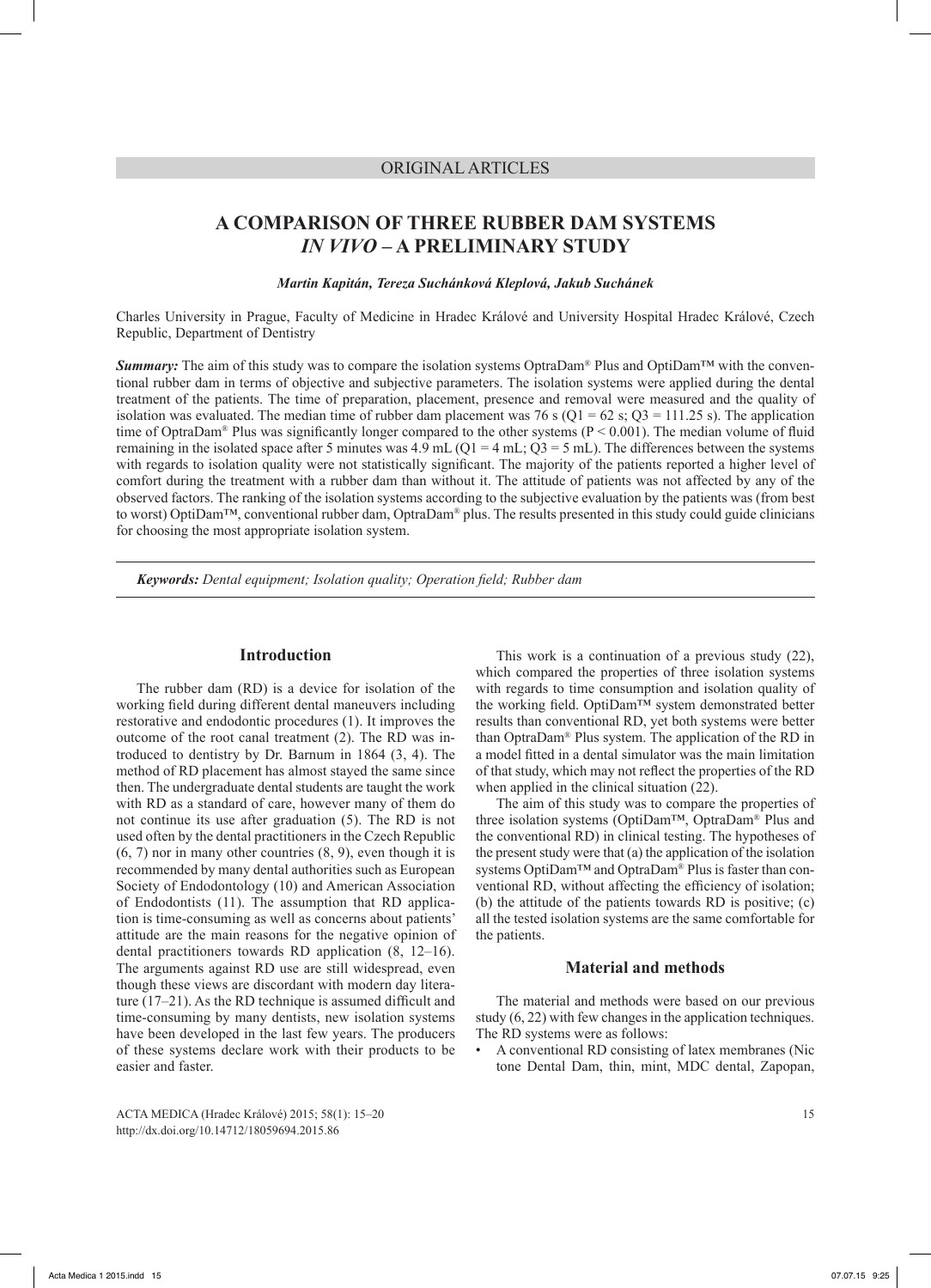Mexico) and the basic set of instruments Fit Kofferdam® Starter Kit I (Hager & Werken, Duisburg, Germany).

- OptraDam® Plus (Ivoclar Vivadent, Schaan, Lichtenstein).
- OptiDam™ (Kerr Hawe SA, Bioggio, Switzerland).

All systems were placed using an "all at once" technique with the following steps:

- The positions of the holes for isolated teeth were marked on the membrane according to the template (conventional RD only).
- The membrane was perforated with a punch adjusted to create holes of suitable sizes (conventional RD and OptraDam® Plus).
- The membrane was stretched onto the plastic frame and the holes were cut with scissors (OptiDam™ only).
- A winged clamp was threaded into the hole for the anchor tooth.
- The membrane was attached to a frame (conventional RD).
- The clamp, frame and membrane were placed into the mouth of the patient all at once using application forceps.
- Margins of the hole for the anchor tooth were pulled under the clamp wings and the other holes in the membrane were adapted to the cervices of the corresponding teeth using dental floss.
- Finally the membrane was stretched onto the frame (conventional RD only).

Figures 1a–c and 1d–f show the membranes prepared for application and after placement in the patient's mouth, respectively.

The study was performed by three dentist's working at the Department of restorative dentistry and endodontology, who routinely use RD. Patients from the Department of Dentistry, Charles University, Faculty of Medicine in Hradec Králové, and the University Hospital Hradec Králové, scheduled for restorative or endodontic treatment of premolars or molars were included in this study. Each patient was informed about the study design and procedures, and signed an informed consent upon agreement. Patients drew the isolation system, which was to be used for their first treatment. If they came for a second treatment, they only drew from the remaining two systems. In the case of a third treatment, the last unused system was used without drawing. Each isolation system was used thirty times. A questionnaire (fig. 2), was prepared for recording data, patients' information and answers, as reported in our previous study (18).

The preparation time of the RD system was measured. After application of local anaesthesia, the isolation system was placed as described previously. The number of isolated teeth varied according to the demands of the situation. The number of isolated and treated teeth as well as the type of treatment was recorded. The RD application time and the duration of its use were measured. Before commencing the treatment procedures, an evaluation of the isolation quality was performed. The isolated space was rinsed with water

and dried with air. A volume of 5 ml of 5% glucose solution was poured into the isolated space. The time measurement was started at this moment. Patients were asked to let us know by raising their hands about whether or not they could detect a sweet taste in their mouths. If so, the time of this event was recorded. The fluid remaining in the isolated space was aspirated into a 5 ml syringe after five minutes and its volume was read. In case of complete leakage, the time was recorded. After the evaluation of isolation quality, the planned treatment was carried out. Finally, the time of RD removal was measured.

Every patient recorded his/her experience towards the RD system(s) in the questionnaire. The questionnaires were filled out in the waiting room without the presence of the doctor. The patients had the right to abandon the study at any time. Ethical approval was obtained from the Ethics Com-

| Study protocol                                                                                           | No. | $\ddotsc$      |
|----------------------------------------------------------------------------------------------------------|-----|----------------|
| Isolation system (Conventional <sup>1</sup> x<br>OptraDam® Plus <sup>2</sup> x OptiDam <sup>TM 3</sup> ) |     | .              |
| Treatment type<br>(root canal treatment <sup>1</sup> x restoration <sup>2</sup> )                        |     | .              |
| Number of treated teeth                                                                                  |     | $\ldots$ teeth |
| Number of isolated teeth                                                                                 |     | $\ldots$ teeth |
| Treatment of the anchor tooth (yes <sup>1</sup> x no <sup>2</sup> )                                      |     | .              |
|                                                                                                          |     |                |
| Preparation time                                                                                         |     | S              |
| Placement time                                                                                           |     | S              |
| Sweet taste                                                                                              |     | S              |
| Complete leakage                                                                                         |     | S              |
| Remaining volume                                                                                         |     | mL             |
| Removal time                                                                                             |     | S              |
| Presence time                                                                                            |     | $\ldots$ min   |
|                                                                                                          |     |                |

# Age measured by the set of the set of the set of the set of the set of the set of the set of the set of the set of the set of the set of the set of the set of the set of the set of the set of the set of the set of the set

Gender (man<sup>1</sup> x woman<sup>2</sup>  $\left( \begin{array}{ccc} 0 & \cdots & \cdots & \cdots \end{array} \right)$ 

**To be filled out by the patients – please circle your answers**

- **Have you undergone the dental treatment with a rubber dam? YES<sup>1</sup> – NO2**
- **How would you describe the comfort level during the treament with a rubber dam compared with the treatment without it? MORE COMFORTABLE<sup>1</sup> – THE SAME2 – LESS COMFORTABLE<sup>3</sup>**
- **The isolation system used today was BETTER1 THE SAME2 – WORSE<sup>3</sup> than the last time.**
- **The isolation system used today was BETTER1 THE SAME2 – WORSE<sup>3</sup> than the time before the last time.**

**Fig. 2:** The study protocol with questionnaire.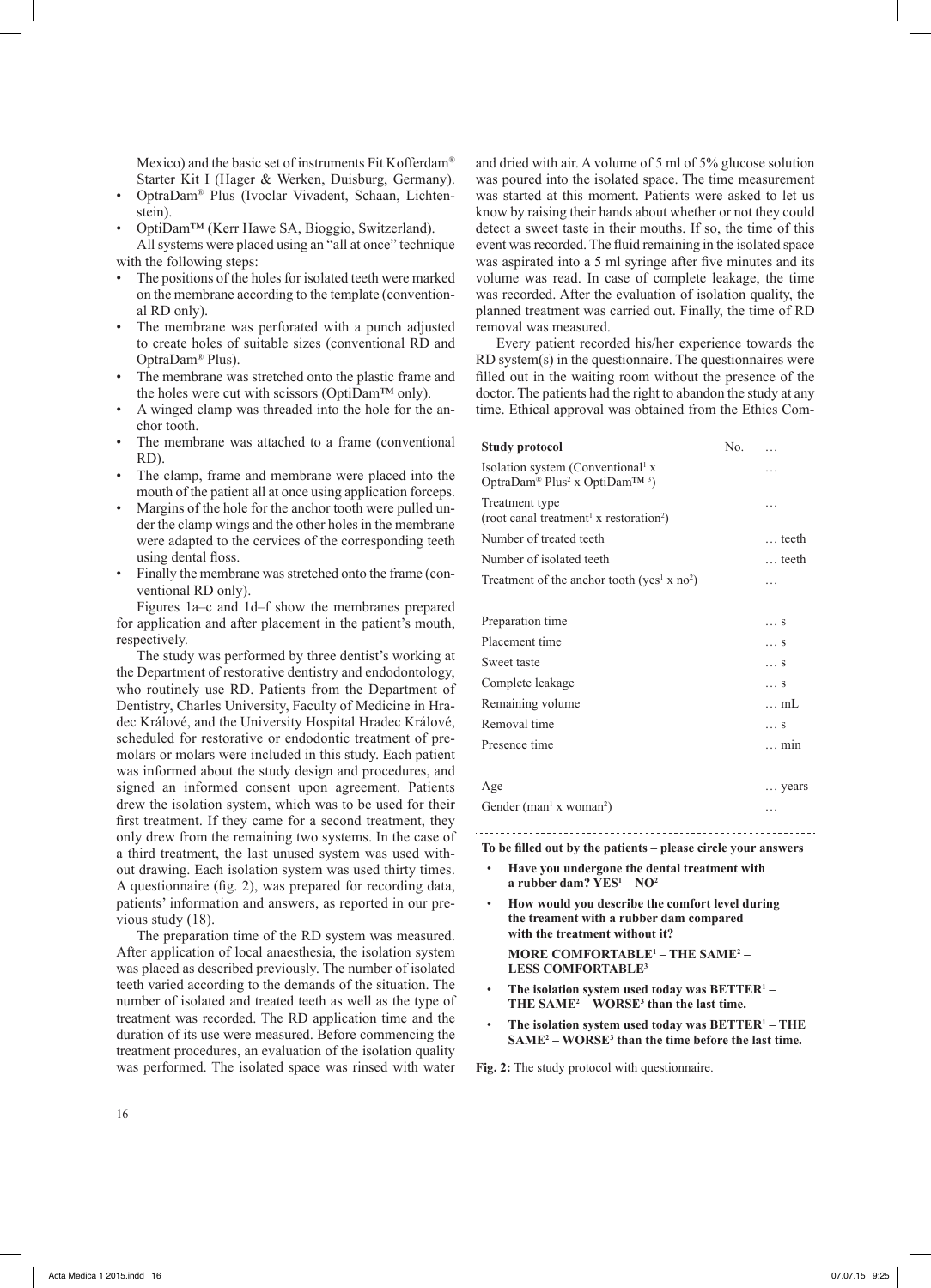mittee of the University Hospital Hradec Králové, reference number 201210 S07P.

The collected data was statistically analysed with the NCSS 9 program using the methods of descriptive statistics,

the non-parametric Mann-Whitney test, the Kruskal-Wallis one way analysis with post hoc Dunn's test and the chisquared test or Fisher's test. The level of significance was set at 0.05.



**Fig. 1:** Conventional rubber dam (a), OptraDam® Plus (b) and OptiDam™ (c) prepared for the application and placed in the patient's mouth (d–f).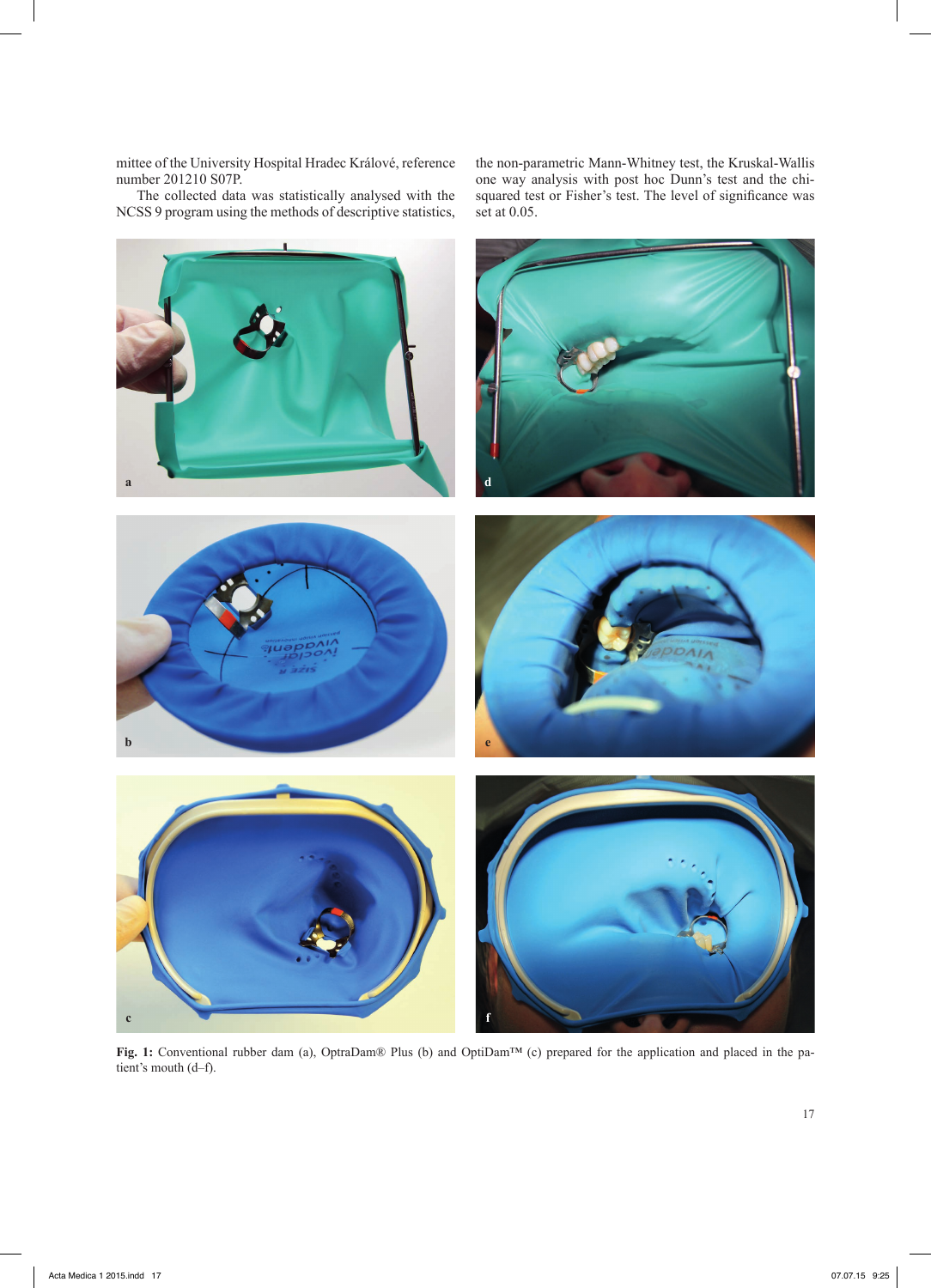# **Results**

#### *Sample and treatment characteristics*

A total of 62 patients were involved in the study. From those, 41 patients participated once, 14 patients participated twice and 7 patients participated three times. A total of 90 measurements were taken. 46.8% of the patients were males  $(n=29)$  and 53.2% were females  $(n=33)$ . The age range was from 16 to 65 years with the average of 36 years. Previous experience with a RD was declared in 81.1% of cases ( $n = 73$ ).

Root canal treatment was performed in 36.7% of cases  $(n = 33)$ ; while a restorative procedures were carried out in the remaining cases (63.3%). Table 1 summarizes the number of treated and isolated teeth. The number of isolated teeth was higher than the number of treated teeth in 85.6% of cases ( $n = 77$ ); in the remaining cases the number of the isolated teeth was the same as the number of the treated teeth. The anchor tooth was treated in 35.6% of cases ( $n =$ 32). No statistically significant differences between the RD systems were found in the all above mentioned parameters.

|                | treated  | isolated    |  |
|----------------|----------|-------------|--|
| No. of teeth   | $n$ (%)  | $n$ (%)     |  |
|                | 64(71.1) | 9(10.0)     |  |
| $\overline{2}$ | 23(25.6) | 10(11.1)    |  |
| 3              | 2(2.2)   | 55 $(61.1)$ |  |
| 4              | 1(1.1)   | 12(13.3)    |  |
| 5              |          | 4(4.4)      |  |

**Tab. 1:** Number of treated and isolated teeth.

#### *Objective comparison*

The time of preparation, placement, presence and removal of the RD along with the volumes of remaining fluid for the RD systems, separately and together, are summarized in table 2. The distribution of the data is not normal, thus, the medians and quartiles are given.

Data concerning detection of sweet taste or complete leakage is listed in table 3. Statistical analysis was not possible for the small number of these cases.

The application time in the case of isolation of one or two teeth was significantly shorter than in cases of isolation of three or four teeth ( $P < 0.05$ ). The number of isolated teeth did not have a statistically significant effect on the preparation time, removal time nor the isolation quality.

The treatment time (time of RD presence) of two teeth was significantly longer than a single tooth ( $P < 0.001$ ). The treatment time was not affected by the type of treatment nor the treatment of the anchor tooth.

#### *Subjective evaluation*

The treatment with the RD was more comfortable than without in 86.7% of cases (n = 78); 11.1% (n = 10) had the same comfort level; and was less comfortable in 2.2% of cases  $(n = 2)$ . The level of comfort declared by the patients was not affected by the observed subjective (age, gender, previous experience with the treatment with a RD) nor objective factors (isolation system, time of RD placement, treatment time, number of isolated and treated teeth).

The results of patients' subjective comparison of the RD systems are summarized in table 4.

# **Discussion**

The aim of this study was to compare the isolation systems OptraDam<sup>®</sup> Plus and OptiDam™ with the conventional RD, and to investigate the attitude of towards the RD. In this study, objective measurement was combined with a questionnaire to provide an accurate assessment of the RD systems used.

In most cases one tooth was treated, while a group of three teeth was isolated. The isolation of a group of teeth was often carried out, because it provided an improved access to the working field and a better overview.

Statistically significant differences in the observed parameters were found during the comparison of the isolation systems. The time of preparation of OptraDam® Plus was

|                 | OptraDam <sup>®</sup> Plus<br>Conventional |   |                     | OptiDam™ | Together        |                 |
|-----------------|--------------------------------------------|---|---------------------|----------|-----------------|-----------------|
| Preparation (s) | 42(37.75; 47)                              |   | 32.5 (25.75; 36.25) |          | 37.5(34.75; 45) | 37(33; 44.25)   |
| Placement (s)   | 66 (57.25; 83.25)                          |   | 115 (84; 135.75)    |          | 66.5(54.5; 91)  | 76 (62; 111.25) |
| Removal (s)     | 11(9.75; 13)                               |   | 15.5 (12.75; 19.25) | ∗        | 13(11; 15)      | 13(11; 16)      |
|                 |                                            |   | *                   |          |                 |                 |
| Presence (min)  | 54.5 (43; 71.25)                           | * | 40.5(29.5; 51.75)   |          | 45.5(29; 60.25) | 45(32.75; 61)   |
| Volume (mL)     | 4.85(3.8; 5)                               |   | 4.8(3.75; 5)        |          | 4.9(4.4; 5)     | 4.9(4; 5)       |

**Tab. 2:** Measured times and volumes for isolation systems (separately and together).

Median values are given along with Q1 and Q3 parentheses.

\* P < 0.05,  $\qquad \qquad$  † P < 0.01,  $\qquad \qquad$   $\qquad \qquad$  † P < 0.001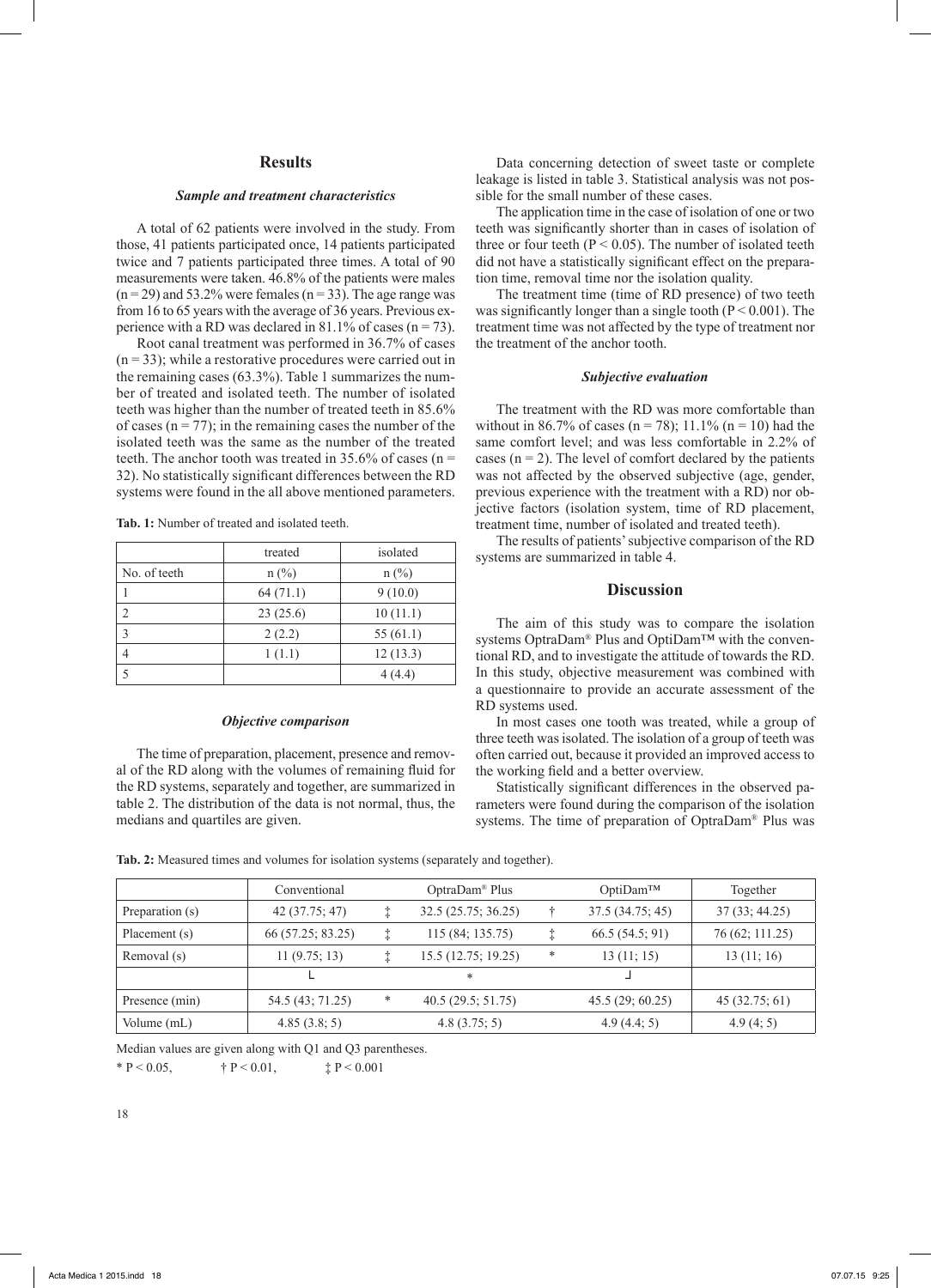|                | Sweet taste |                 | Complete leakage |                   |  |
|----------------|-------------|-----------------|------------------|-------------------|--|
|                | n           | time(s)         | n                | time(s)           |  |
| Conventional   | 8           | 15 (13.25; 116) |                  | 154 (154; 154)    |  |
| OptraDam® Plus |             | 80 (15; 120)    |                  | 50 (10; 240)      |  |
| OptiDam™       | 8           | 25(10; 45)      | 4                | $62$ (37.5; 83.5) |  |
| Total          | 23          | 30(13; 104)     | 8                | 62 (35; 138)      |  |

**Tab. 3:** The information about the cases of the detection of sweet taste or complete leakages.

For the times the median is given along with Q1 and Q3 parentheses.

shorter than the other two systems. This could be explained by the fact that the frame is an integral part of the membrane, which doesn't need to be stretched onto it. However, this parameter is not clinically important, because an extensive part of the preparation can be done before the patient's arrival, thus not prolonging the treatment time.

The time needed for the RD placement was between 1 and 2 minutes. Similar placement time was reported in other studies (17–19). This time is negligible within the whole treatment time, thus the use of the RD doesn't significantly prolong the treatment time. This argument is often presented by the dentists who don't use it (13, 15, 16). The time of RD placement is affected by the experience of the operator (17, 18, 21). The placement time of OptraDam® Plus was significantly longer than the other two tested systems. The placement of RD in patients took a longer time compared to placement in a simulator model. It seems more difficult to place a RD in the real patient than in the simulator. This could be attributed to differences in the teeth shape and position or by the presence of the surrounding tissues, i.e. tongue, lips and cheeks.

A statistically significant difference in the time of RD presence was found between OptraDam® Plus and the conventional RD. This time was considered as a measure of the duration of the treatment. The cause and clinical relevance of this finding are not clear.

The removal of the RD usually lasted between 10 to 15 seconds and didn't cause a significant prolongation of the treatment time. Thus, the statistically significant differences between the systems found in this parameter are not clinically important.

No statistically significant differences in the isolation quality were found in this study. The influence of the number of isolated teeth on the isolation quality was not statistically significant. Both of these findings are in contradiction with the results of our previous study (22). We assume that the current study brings more relevant results, because it is not burdened with the limits of the simulator model. The properties of artificial teeth and gingiva don't accurately match the properties of the real tissues. The overall isolation quality can be assessed as very good. Only 2% of the fluid leaked from the isolated space into the oral cavity during the 5-min-

|  |  | Tab. 4: Subjective comparison of rubber dam systems. |
|--|--|------------------------------------------------------|
|  |  |                                                      |

|                                                   |          | $=$     | $\,<\,$  | total |
|---------------------------------------------------|----------|---------|----------|-------|
| Conventional<br>vs. OptraDam <sup>®</sup><br>Plus | 19(57.6) | 3(9.1)  | 11(33.3) | 33    |
| Conventional<br>vs. OptiDam™                      | 8(25.8)  | 9(29)   | 14(45.2) | 31    |
| OptraDam <sup>®</sup> Plus<br>vs. OptiDam™        | 2(18.2)  | 2(18.2) | 7(63.6)  |       |

The most common answers for each pair are in bold.

ute period. It can be assumed that the volume of leaked fluid is even smaller during the treatment, because the fluid is continually suctioned.

In accordance with our expectation, the time of treatment of two teeth was longer than in the cases of one tooth. Although the treatment of the anchor tooth is complicated by restricted access, the treatment time was not affected in such cases.

The majority of the patients declared a higher level of comfort during the treatment with RD, compared with the treatment without the RD. This is in accordance with other studies (17–19). None of the observed factors (age, gender, previous experience with the treatment with a RD, used isolation system, time of RD placement, treatment time, number of isolated and treated teeth) showed statistically significant influence on the declared comfort. During the subjective evaluation of the isolation systems, the patients mostly stated, that (i) the conventional RD was better than OptraDam® Plus, (ii) OptiDam™ was better than the conventional RD and (iii) OptiDam™ was better than OptraDam® Plus. The differences could be caused by different amount of powder, taste, surface structure or the way of placement of the isolation systems. Despite these differences, the overall acceptance of RD among the respondents was very high.

The comparison of OptraDam® and the conventional RD based on the information from the patients and dentists showed, that the new isolation system is not better than the conventional RD (23). The same conclusion can be drawn from our results regarding the system OptraDam® Plus. Contrarily, the OptiDam™ system was more favoured by the patients than the conventional RD and gained similar results in the objective parameters.

The results of this study may contribute to the decision making of the dentists regarding the choice of the isolation system; however, a bigger sample size is still needed to validate the findings presented in this preliminary study. Furthermore, there are more parameters to consider, such as price, operator's preference, colour and thickness of the membranes. The price of the systems OptraDam® Plus and OptiDam™ is much higher than the price of the conventional RD, which could be another reason for their restricted adoption among dental practitioners.